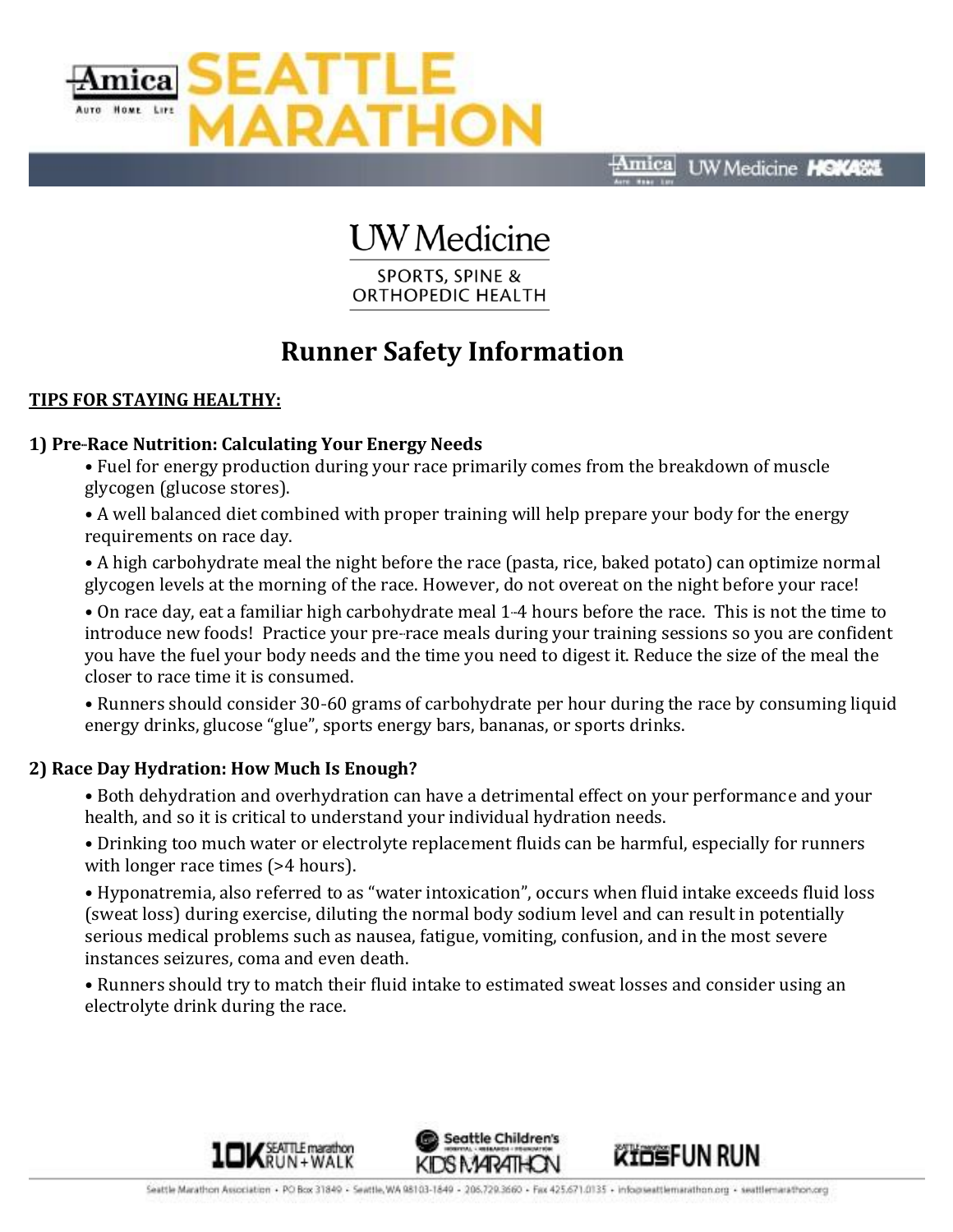

• Basic fluid replacement recommendations include about 10-20 ounces of an electrolyte (sports) drink 2-3 hours before the race. During the race, thirst can be used as a gauge for safe fluid replacement. Consumption during the race will generally range between 10-30 ounces per hour; however, actual amounts should be individualized and are affected by body size, sweat rate, temperature and humidity.

#### **3) Running in Cold/Wet Conditions: Preventing Hypothermia**

• Seattle can be cold and wet in November! Longer exposure (race) times to these conditions can increase the risk of lowering your core body temperature to dangerous levels (hypothermia).

• Signs of hypothermia include pale skin, shivering, lethargy, weakness, confusion, disorientation and clumsiness.

• Runners should dress in several layers of light, loose clothing. The first layer is preferably made of synthetic "wicking" material to draw sweat away from your body. For wet conditions, the outer layer is preferably a windproof and water-resistant jacket that allows moisture to escape. Layers of clothing can be removed as the race advances and the temperature rises.

• A hat and gloves can be particularly helpful in conserving body heat. A good pair of socks made of synthetic wicking material will help keep sweat away from your skin and keep your feet warm, dry, cushioned, and free of blisters.

### **4) Injury Prevention: Training, Stretching and Warm-up**

- Appropriate training and race-day planning are the keys to preventing injuries during a marathon.
- Training for a marathon should be gradual to allow muscles, tendons, bones, and the cardiovascular system to adapt to the stresses of running.

• If you are new to running, successful training for a marathon may take 6 to 12 months, or even longer. Runners should be careful not to increase their total weekly mileage by more than 10% per week.

• Abrupt increases in running distance, intensity, or frequency may cause common overuse injuries such as shin pain, patellar tendonitis, iliotibial band syndrome, plantar fasciitis, or even stress fractures. Most of these injuries can be avoided by proper training and allowing the body to gradually adjust to the demands of higher levels of conditioning.

• Stretching and a proper warm-up are also important to prevent injury as the body needs adequate time to warm-up before heavy training or competition.